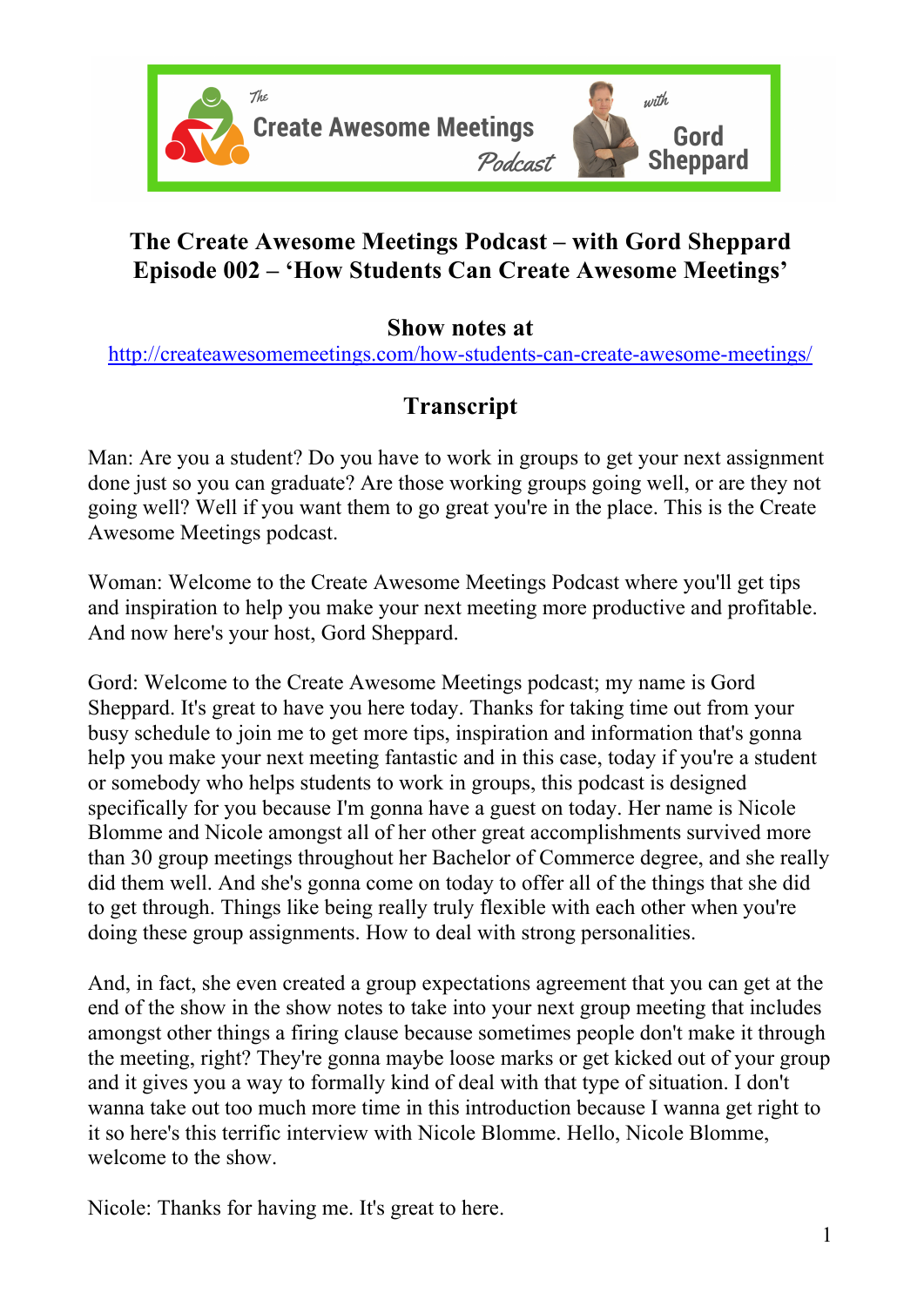

Gord: It's great to have you on. I've been working a little bit with you. I know through some of the work that you do in social media. Had a chance to get to know you a little bit along the way and what I've I really appreciated about working with you is your perspective on student meetings as sort of a big area that has to be dealt with and I really, really appreciate. And I know that's what we're gonna be getting into today to help as many students that might be listening to this or maybe even their parents who might be listening to this today. And we're gonna try and give them tips and information that they can use and maybe a few horror stories along the way that can be corrected to help them get better at their next meeting, which is what we're trying to do. But before we do that take a moment here just to introduce yourself to our audience and let them know a little bit about yourself. Go ahead.

Nicole: All right, my name is Nicole Blomme and I graduated from the Bachelor of Commerce Program at MacEwan University in April of 2015. Since then, I've started my own social media company, and I've also been working full time so I've had a lot of experience with work meetings, but I also had a ton of experience with group projects while I was in school. I participated in over 30 group projects and acted as a team lead on over 20 of those, so I definitely have some experience with good group projects and some horror stories like work with [inaudible 00:03:09]. And in my spare time, I really enjoy helping people, which is actually why I'm part of the Big Brother, Big Sister program. Something that I really enjoy giving back to the community with.

Gord: When I hear this from you, there's probably not a moment in your day whether you're volunteering or working or maybe whatever else you do where you're almost not involved in a meeting. Is that about right?

Nicole: I agree. I remember talking with you once and you said, "Our life is made up of meetings." So we're constantly interacting with people whether it's a formal meeting or an informal meeting, so I think that's definitely an accurate thing to say.

Gord: It's fun to sort of chat with you basically because you're so close to your postsecondary years. What are some of the big problems that students run into? You were in those 30 group projects. What are some of the big problems that students are running into in meetings in your opinion?

Nicole: I think a lot of it came from just how busy students were. I know that in B-Comm program almost every class in your third, fourth year has a group project. So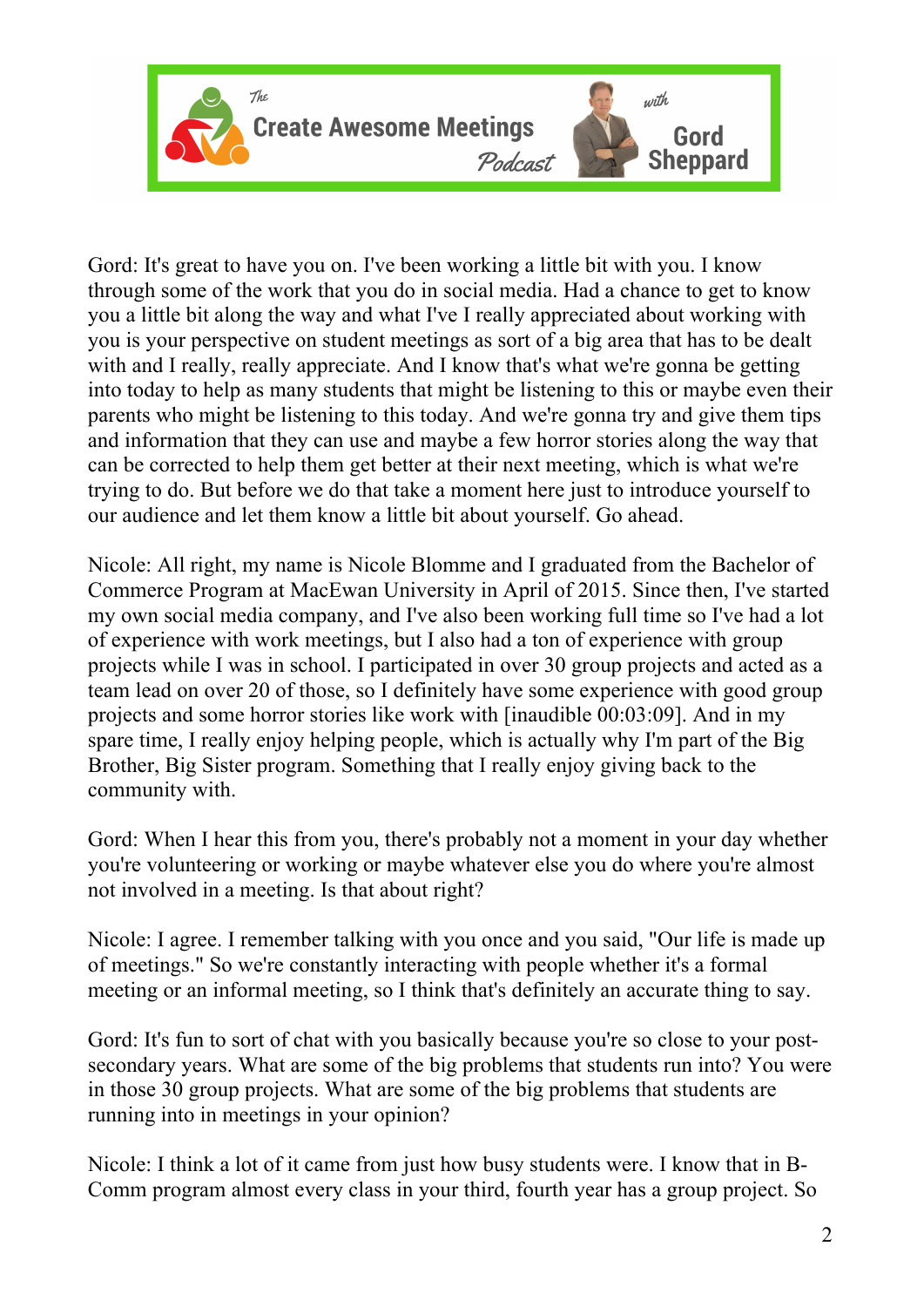

students are managing multiple group projects. They're managing work potentially, extracurricular activities, any other commitments so time is definitely valuable for a student, so I learned the importance of flexibility when working on group projects and really being accommodating to the different schedules. I think, in general, there's always the potential to have team conflict as well, so when you're working on group projects in school, there's gonna be different personalities that you're dealing with. That was definitely something I encountered, especially during my fourth year of university. And then I think just really managing time as well so like I said, students are busy and sometimes it's difficult for them to prioritize what would be most important, which can lead to conflicts and I'm stuck with meetings.

Gord: So many of these groups, and I've done a couple degrees as well, so many these groups get thrown together like maybe your teacher tells you to get together or you got to form up. And especially, I know when I've been on those groups that when it's more than two like it's four, five people, it's always tough to get everybody to be reliable in those situations.

Nicole: It definitely is. I think the best groups I had where when I had built relationships with people from a different class, and I was able to pair up with them for the project. But I know in my fourth year I had one professor who used an online tool where you just had to go put your name in a group. That was really interesting because you had to do that by the second class, and you didn't necessarily have a chance to get to know the people that signed up in your group so you were going in blind essentially.

Gord: I know you're a workhorse so again when we look at all those different personalities that come into meetings, some people sort of do a lot and some people don't do as much. Where did you find yourself if you had the name the characters in those meetings? Who would you say was in them and what we're you specifically?

Nicole: Well, typically, I enjoy leadership positions, so I often took on the team lead role in group meetings. And I'm a perfectionist, so I was often the one that was ensuring that deadlines were set and that they were met and that people were completing their part to the expectations that we had established as a group. I was the one booking meeting rooms. I was the one setting meeting agendas. I think sometimes I definitely did experience frustration when I was working with people who didn't place the same amount of importance on the project. That was something that I learned to handle a little bit better especially during my fourth year. But at the beginning of my degree, it was definitely difficult to find a way to meet people in the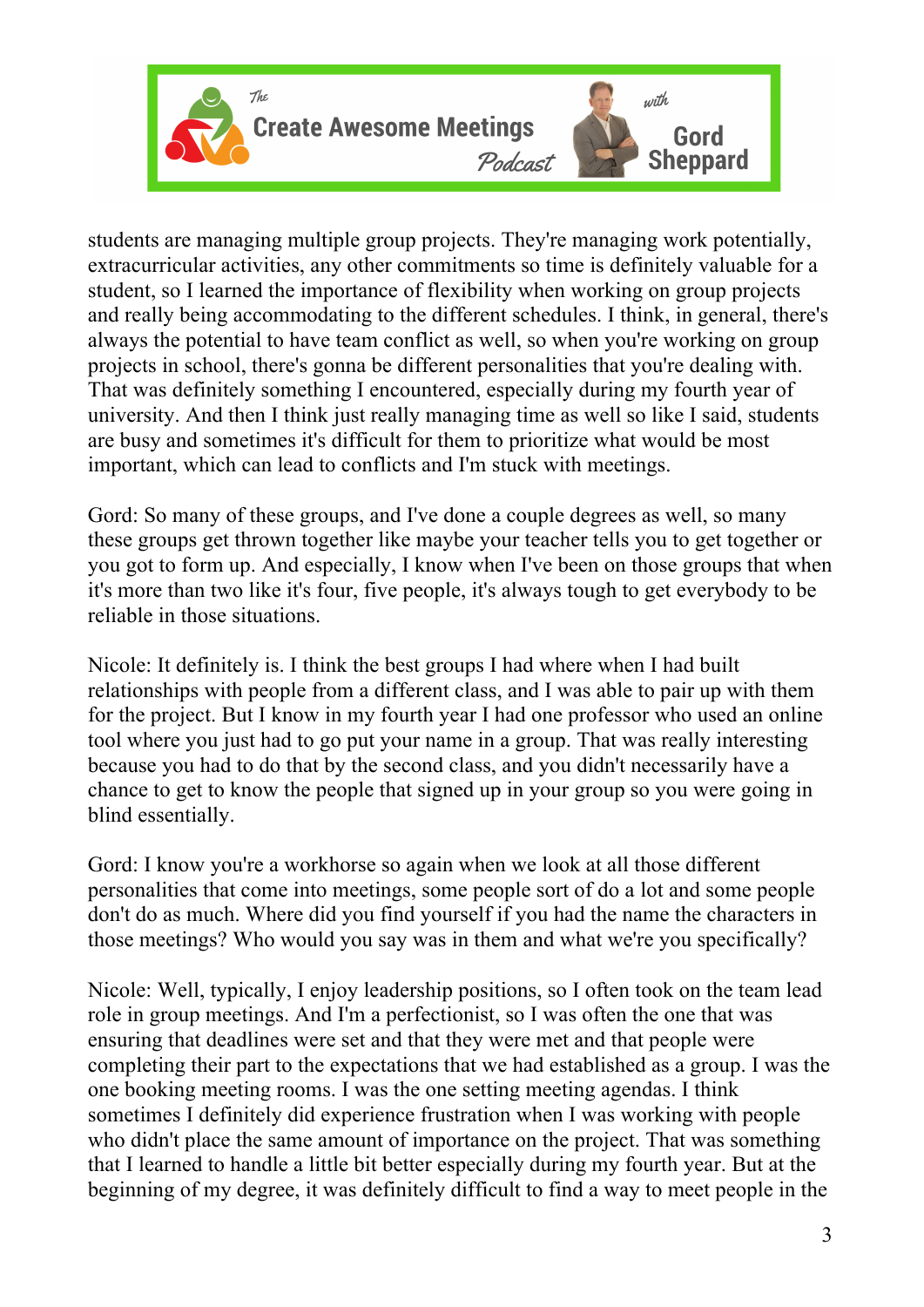

middle when I was at one end wanting everything to be perfect and then there were others that maybe it was not the top of their priority list.

Gord: You mentioned that you learned in your fourth year of your studies to handle it a little bit better. Expand on that for me for a second so the audience can learn some of the techniques that you picked up or things that you learned to cope better with meetings.

Nicole: I think I really learned the importance of flexibility. Like I was saying, students are busy so that's important. I learned that everyone has different schedules and work schedules and extracurricular activities schedule so finding the time to meet can be a little bit tricky. I remember during my first, second year I would be upset if people weren't able to attend the meeting or if they had to duck out a few minutes early. But during my last year, I started to realize that you need to accommodate sometimes. Oftentimes if there was someone who couldn't attend, we would just say, "Okay, that's okay. We're gonna send you the meeting minutes afterwards for you to review. This is what you need to have done by this date." We try to be a little bit more accommodating and flexible, and I never had a problem to be honest. Everyone completed their work when they were given the assignment to actually complete it by a certain date.

I think that's just because they appreciate the flexibility, so I really learned the importance of that during my last year. I also learned the importance of really just building on the strength of your team members and helping each other to grow. I know during my first I really disliked presenting. I would play rock paper scissors with my group members to avoid having to present. And by my fourth year, I actually was really confident presenting, and I think that's because I was able to learn from the people in my group that were stronger presenters, and they were able to learn some things from me as well. So it's building on the strength of your team members, and I think that's something that I definitely learn and that transferred really well into my work after graduation too.

Gord: How would you say it's transferred into your work?

Nicole: I think just understanding that when you're in a work environment...like I said, I have my own social media marketing company so my clients they may not be the best with social media. They may not have that expertise so they hire me as an expert in that area, but then they bring things to the table as well. So with my clients, it works and it also works in a general work day. So with different projects some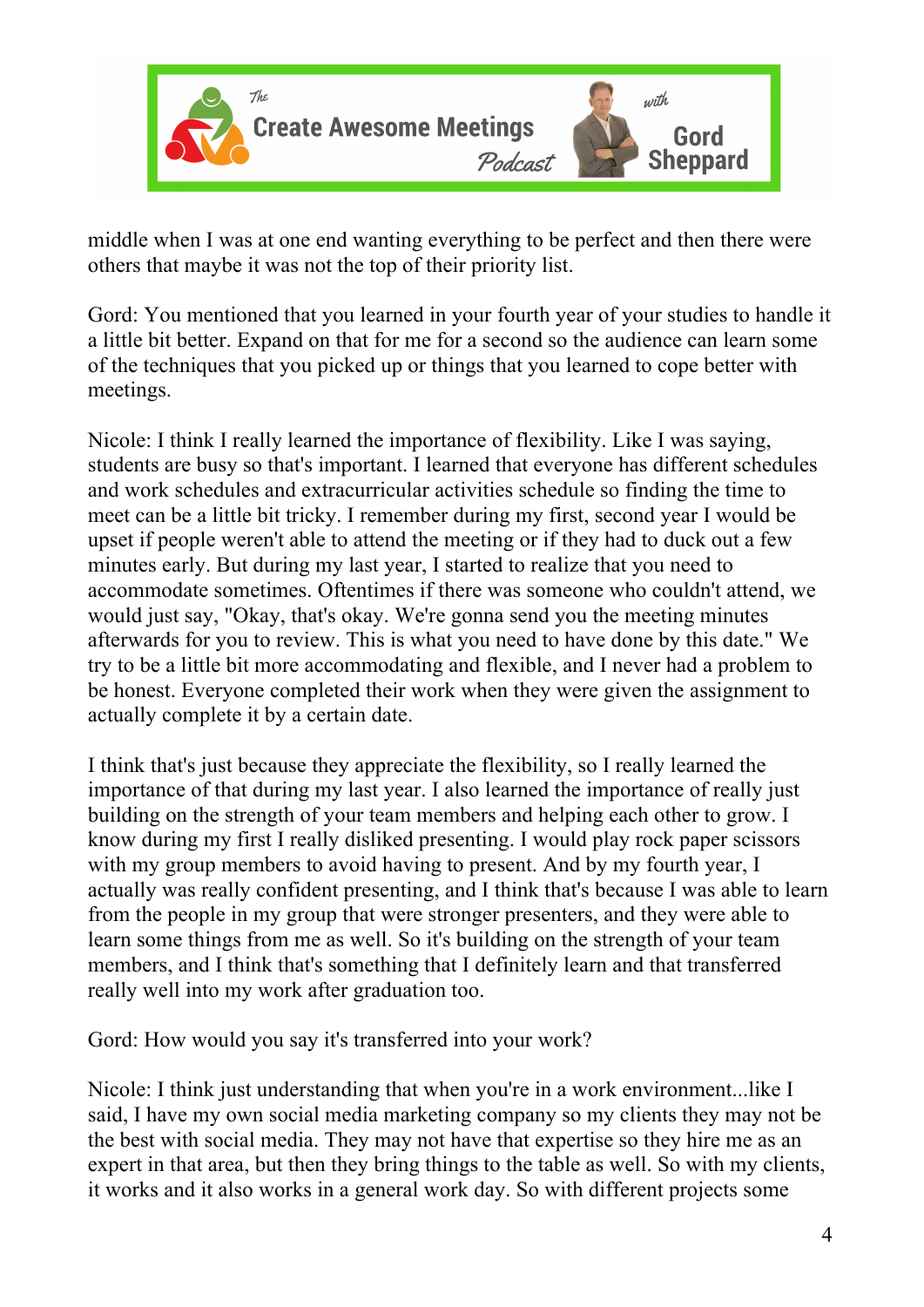

people will have different levels of expertise with the topic at hand and being able to acknowledge that and appreciate the expertise that people bring to the table leads to a more effective team environment overall.

Gord: It sounds like you've gotten very wise very quickly in your young life.

Nicole: Well, thank you for saying that.

Gord: Some of that wisdom I know having worked in corporate settings for example. Some people never figure that stuff out and the impatience and those things come up and meeting disasters happen at any time. But I know as we focus on helping the students to get into taking on some of these skills after they listened to this podcast and use anything in the show notes that they can take forward, let's just break it down for a second and go back and just imagine that you're being put into a group of let's say four or five people. This is not uncommon especially for big projects at the end of degrees and this kind of stuff.

If you're getting put in that in the beginning, let's just imagine that you were counseling someone or actually being a mentor to someone else's meeting, and they're in that beginning moment. Let's take them through a few steps that you would recommend right off the bat that's very practical that they can think about. I'll throw in one right away. I know, in my work, I always go for rapport. I think that's so important to take a few minutes at minimum in the first 15, 20 minutes. It's funny because it's not on topic. So often in student meetings, I remember people would jump to wanting to get stuff done, but if we didn't know each other at all, then I found things got more impatient more quickly and this kind of thing. I know that in every meeting that I'm in these days I spend some time so that people can put a human face on each other and, again, really empathize because you don't know what people's circumstances are in a given situation. I get that set up initially so that would be certainly one of my recommendations. What do you think for sort of practical steps if you're helping somebody to guide them in their group for getting ready to set up a great meeting?

Nicole: I think during my third year, I had a really great professor who took the first class when we got into groups and had us take that class to develop team expectations and get to know each other. And that's something that I applied moving forward in the rest of the group projects that I did. I think expectations are really important, and it should be related to work. It should be related to commitment to the group as well as the project, but it also should be related to how you're treating one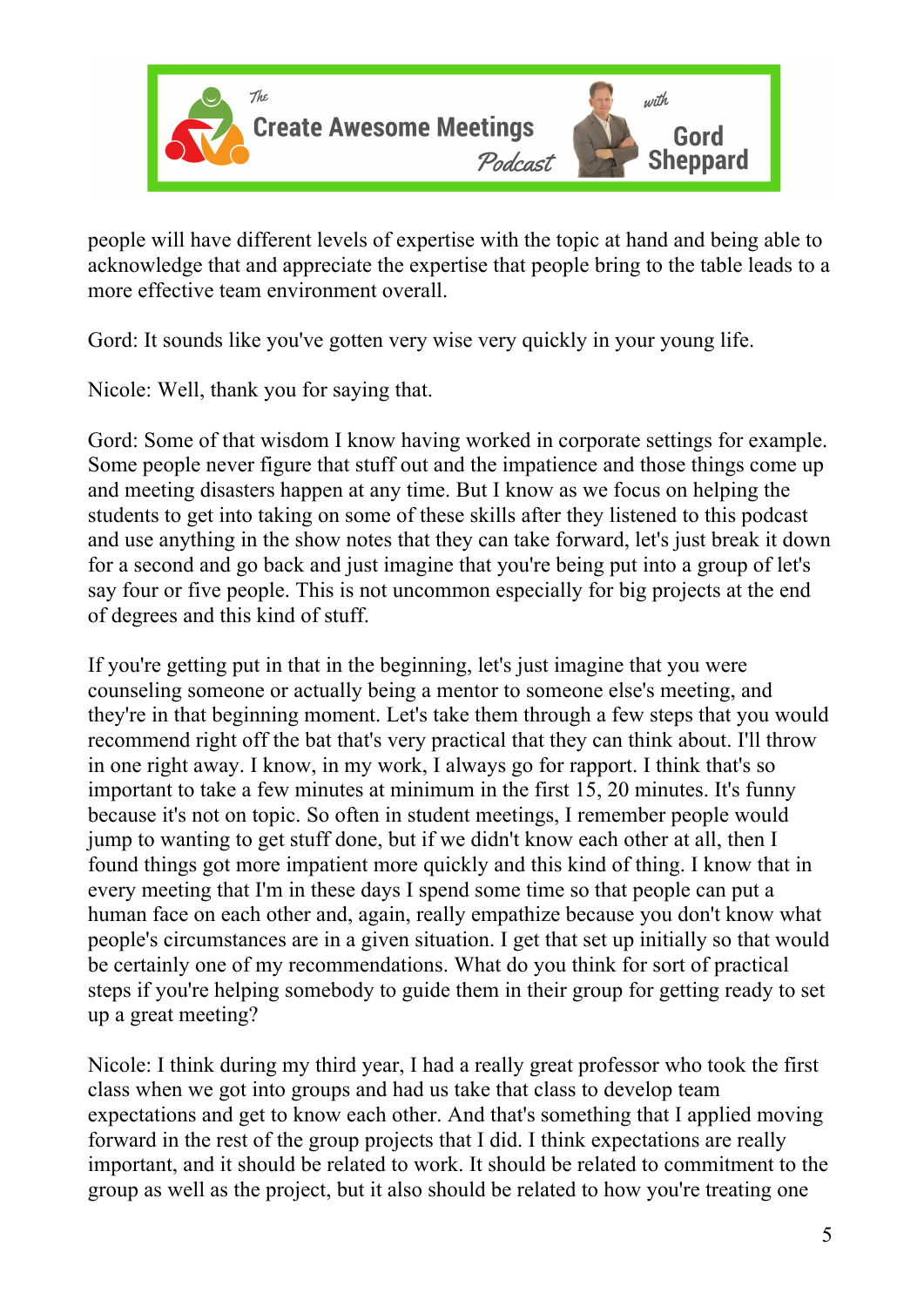

another as well. Showing up to meetings, for example, may not seem like a huge deal but if you're not showing up to the meeting, you're not getting the work done that needs to be done, and it may also be disrespectful to some of your team members. I think setting expectations with your team is really important, and those expectations are gonna vary based on the project and based on how many people are in your team. But setting those expectations and taking time to do that before you actually jump into solving the issue at hand or working on a project is important.

Gord: Some people are actually pretty uncomfortable with actually saying expectations out loud. Is there a practical way that you would help someone to...Let's say somebody was a quite type of personality, and they had to state their expectations, what do you think is the best way for them to get their expectations into the situation?

Nicole: It's difficult during the first meeting because you may not know who the team lead is gonna be, and it's difficult when you don't have a meeting facilitator, a meeting leader because the meeting leader is responsible for really bringing those introverts into the conversation. But I think the best strategy that you can use is, even though the leader may not have been formally identified, chances are someone's gonna lead that discussion. So if you're leading that discussion, give everyone a chance to identify what they feel would help them succeed in the project and what their expectations would be. You can ask open-ended questions such as what was the worst group meeting that you are ever a part of? What made it so bad? What was the best group meeting you were ever a part of? What made it so great? That can be a good way to pull out some of the insights and information that those more introverted individuals may have to say.

Gord: As opposed to being in a formal work setting where you have a boss and you're getting paid, the student group, you're saying, there might be a natural leader in the group who emerges as the natural leader and then everyone else can get in line and play their role in the group. Is that what you mean?

Nicole: Yeah, exactly and that's actually what I would say is after expectations it's really taking the time to get to know each other so during my group projects we would often talk about what our biggest strengths was. Some people are great at presenting. We would let them shine and give them a larger part of the presentation. Some people love grammar and spelling, so they would be responsible for editing the paper. Some people enjoy leading so we would let them facilitate their group meetings. And like I said, that often was me and it was something that my team just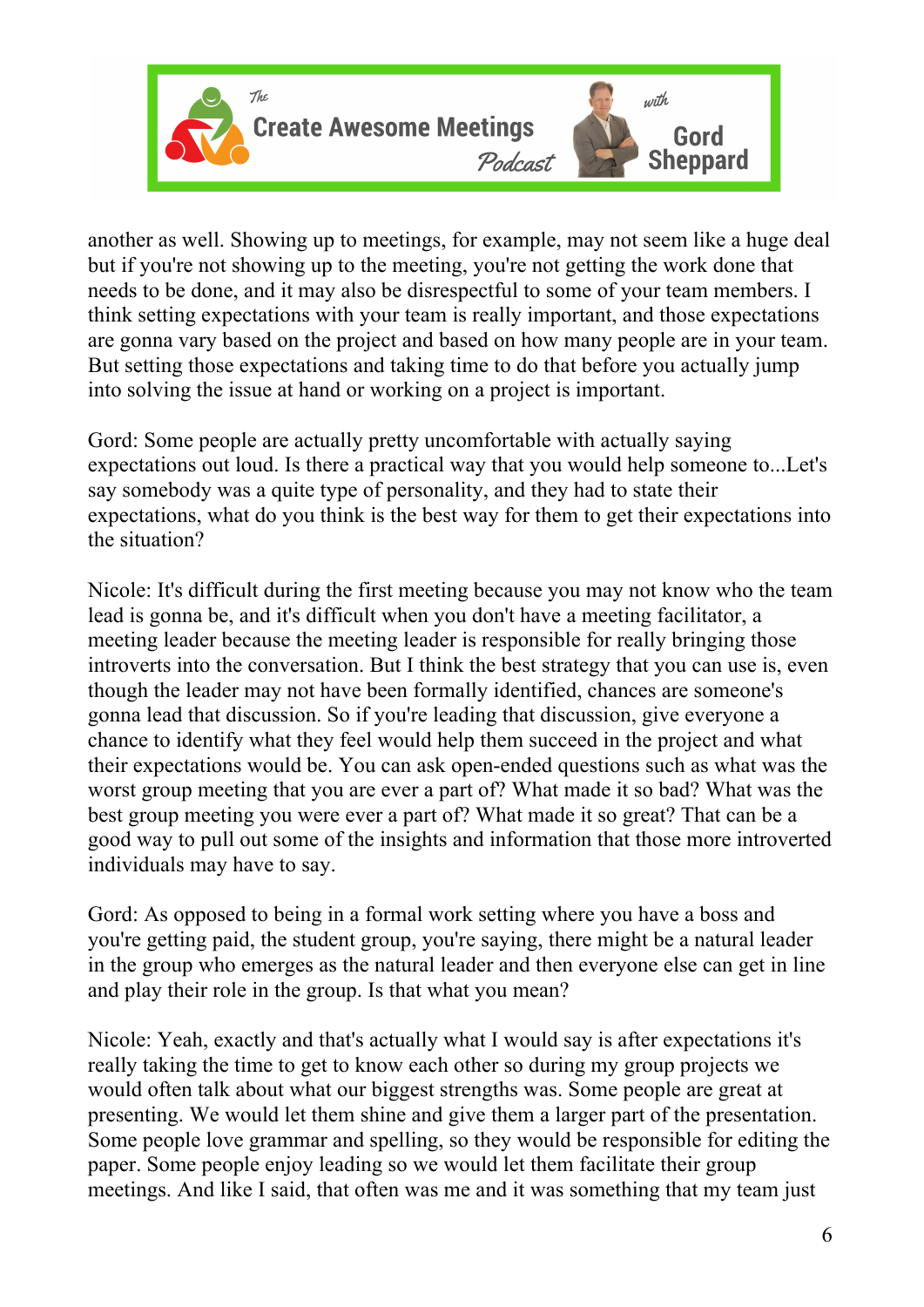

thought that I enjoyed being in the leadership role. I'm a very organized person, and I remember during my fourth year a lot of the people I had worked with in the past wanted to take classes with me to be in my group because they said they appreciated the organization and the structure I provided because it kept them on track.

Gord: Organization and structure so, so important and isn't it lucky that they had you around because not everyone has that as their natural skill set. And the way you're talking, it sounds like 30 meetings and all your meetings were kind of Shangri-La, but I'm gonna guess that there might have been a few rocky ones along the way. Do you have any, without naming names, stories that you might be able to share that we can learn from?

Nicole: Yeah, I think probably the worst experience I had would've been in my last year of university, and it was a very group intensive class. There's a lot of group projects and one of the individuals that was in my group I had previous encounters with, and I knew that he could be a little bit difficult to work with. Knowing this about him, I expected this, and I had prepared myself. But I remember after our first presentation, we got great feedback from our professor, and she asked if she could use it as an example to tell the class what to do. That was really great for us and we were really excited about it.

Following that, she gave us time to discuss with our group where we were going in the semester. And during this time, the group member turned to another member in my group and started attacking her saying that it was disrespectful how she was unable to come to our first group meeting although she had actually completed her part of the assignment. So he just started attacking her, and it wasn't a very good environment. I knew that we had about four more group projects to complete together that semester so I knew it was really important to try and nip that behavior early on so that we were able to move forward and be productive. But that was definitely something that did add some tension to our group for the entire semester. That was probably my worst experience.

Gord: In terms of dealing with the tension, did you confront that person openly in the group? Did you wait to go one on one outside of the room? Did you work with the teacher? What was the way to deal with that situation?

Nicole: What I did is I just try to stick to the facts to be honest. I almost mediated it and like I said, I had had experience dealing with this individual. The other group members were kind of shocked when this outburst had happened. I just stepped in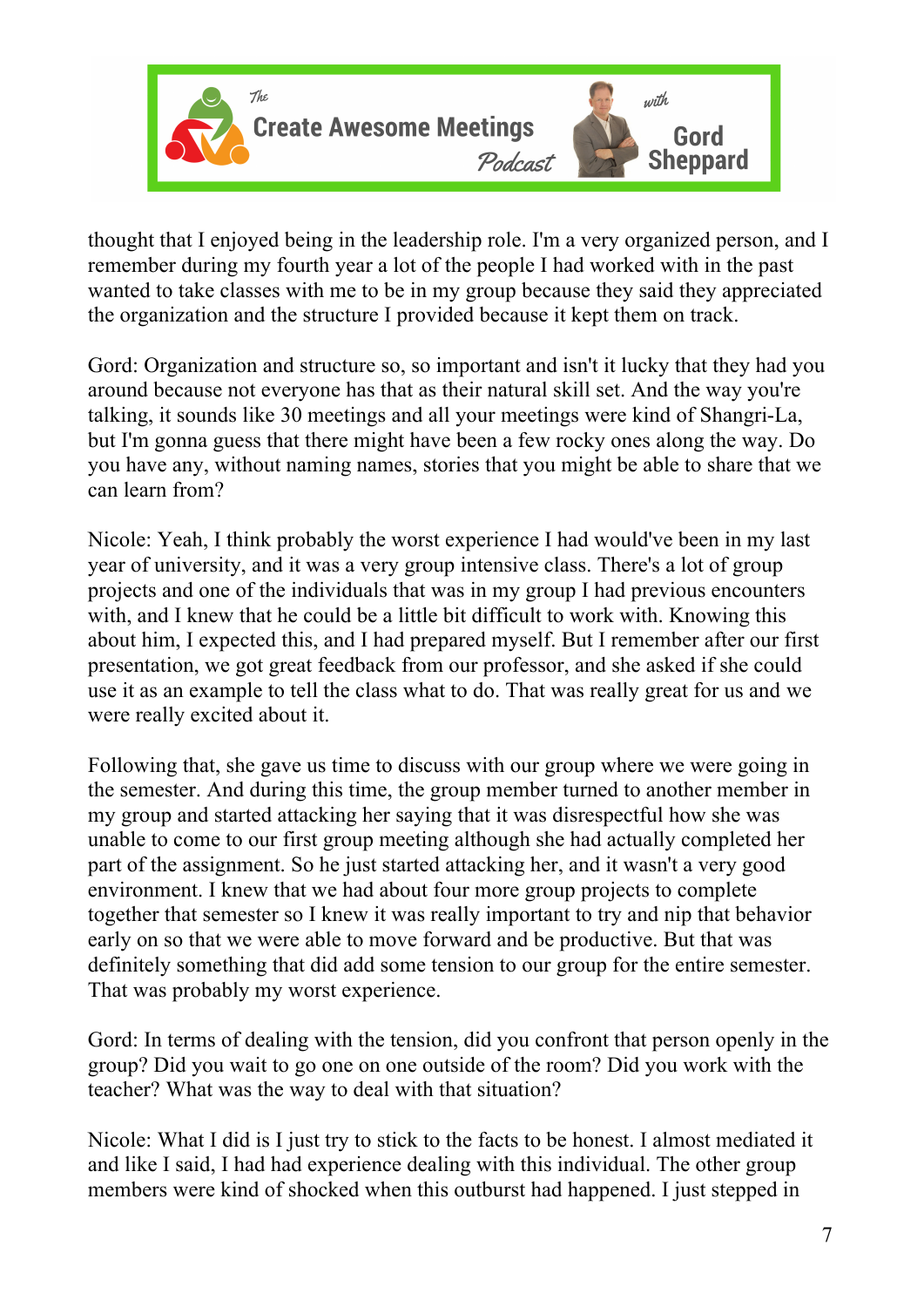

they started mediating it and I said, "I can understand why you're concerned about this, and you don't want it to be a habit where we don't have this individual showing up for meetings. But they did have a legitimate reason, and they did complete the work that was assigned, and we just got praised by our professor for a job well done." I tried to make it very positive. I focused on the fact and then I said, "How can we move forward?" We were able to move forward. It was a little bit tense just because of what had happened and the personality conflicts, but we did very well on the class, and we did very well on all of the projects. So in the end, we were able to move forward with it.

Gord: I wish we could create a postcard to distribute right now and all you need to put is your words on there, "stick to the facts." That is incredibly valuable the way that you stated that so concisely. In terms of the things that we're gonna be putting into the resources at the end of this one, definitely, stick to the facts. Critical, critical, critical because what it does is it takes the emotion out of the situation and it really just does name the tasks that need to be done.

Nicole: That's just it. It would be very easy to turn any issue whether it's in a school group project or a work issue into a personal argument but the reality is everything needs to stay professional and focus on issues and that was one of the guiding principles I used when I was facilitating group meetings while in school. Like I said, students are busy, stress levels are high. Sometimes you're not sleeping much, and you're running on caffeine so there's definitely the chance to have those outburst happen. But if you just stick to the facts then you make it very project-focused and issue-focused, then you're gonna have more productive meetings.

Gord: So I'm hearing stick to the facts, know your role, to summarize some of the things we've been talking about. Are there other things that you think you'd wanna pass along to students as they get set up for their next group meeting?

Nicole: I think having an agenda for every meeting is really important and having an agenda with actionable items. When I was in school, especially during my first couple of years, I remember leading group meetings feeling so frustrated because I would spend an hour or two in the meeting, and I would leave, and I would feel like nothing was accomplished. We would talk about what we did on our weekend or we would talk about what we're doing that evening, but we wouldn't necessarily talk about the project. So it, ultimately, led to us having to have more meetings rather than having fewer meetings that were productive. Having an agenda with actionable items and at the end every point saying, "Who's doing this? Who's doing this?" I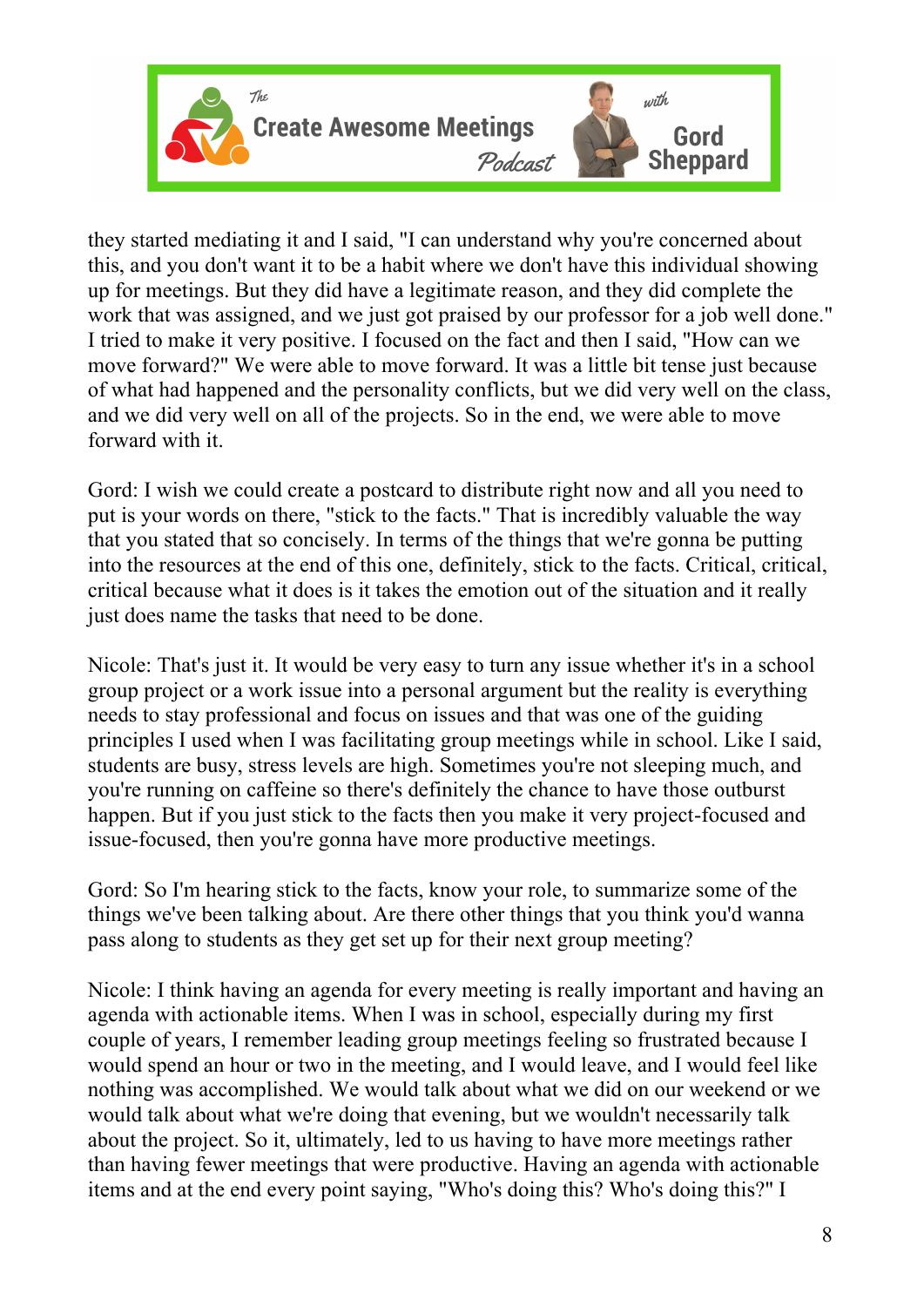

found really helped in third, fourth year. Dividing up if it was a paper, for example, we would say, "Okay, we need 20 secondary resources. Each of us is gonna find four by this date, and this is how we're gonna communicate the resources we found to each other." So being really specific with the actions was something that was really helpful, and I think that in group projects there should always be an agenda. Whether it's a small group project or a large group project, I think agendas just help move everything along in a smooth and effective way.

Gord: That's a great, great suggestion that students, I think any student can pick up on and put into action right away. You mentioned communication. What was your favorite way of, when you're in student groups, of communicating with each other?

Nicole: We personally used Facebook a lot of the time. You could create a Facebook group. It was a private group. Sometimes some of the individuals preferred Google Drive, but the thing that we found tricky about that is that it wasn't compatible with an iPad, for example, so some individuals in our group didn't have access to a computer during our meetings so Google Drive wasn't overly effective. Facebook, we all regularly text. We all had the app on our phones so it was really good in terms of the responsiveness, which is really often really important when you're having a bunch of different schedules. I found that Facebook groups work really well. I have used Google Docs and Google Drive in the past as well, which worked okay but my preference was definitely Facebook.

Gord: What's going on in the Facebook group in a practical manner that you think makes sense. Obviously, is it instantly up on your phones so you know what's happening in real time?

Nicole: If someone posted in the group, you would get a notification on your phone saying, "John Doe posted in this group," and automatically you can see that they posted. You can just go take a look at what they posted. You could open the document and read what they had written if they're asking for feedback so there's a lot of great things that you could do through Facebook.

Gord: Is the document that you're opening up in Facebook is it like a Google Doc where everybody can write on it?

Nicole: It isn't and that's one disadvantage. So that was the advantage that Google Docs had over Facebook, but we found that with Google Docs, what would happen is you will almost have to send an email to the group anyway saying, "Hey I just edited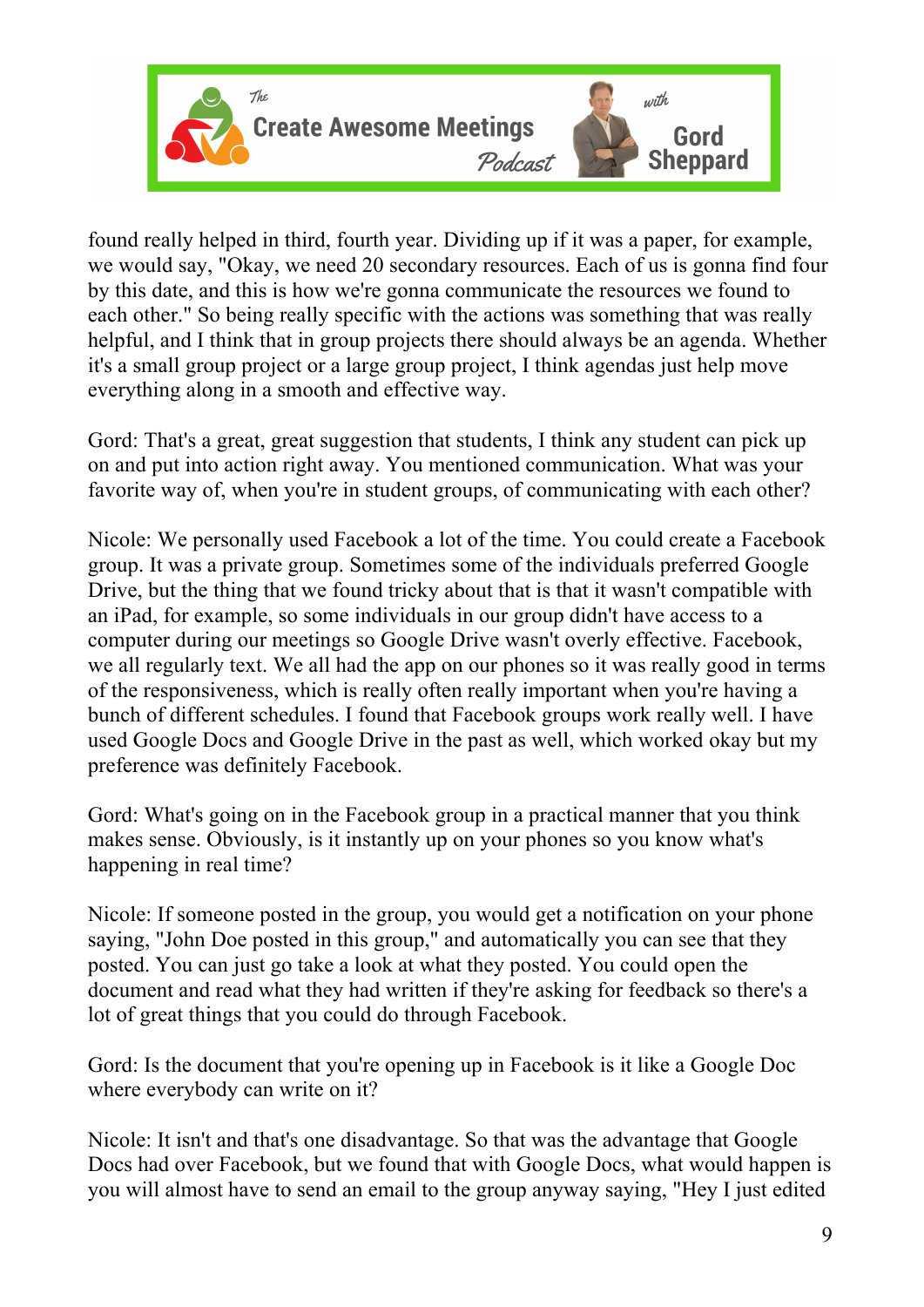

my part on Google Doc. Feel free to go edit yours." It was a little bit more back and forth where the Facebook we could automatically see when someone had updated a revision because they would just post an updated copy of that particular document.

Gord: That makes a lot of sense. I always love learning about new tools, and I'm learning something with you right now because it's not something that I've used in sort of y 48-year old perspective. It's a different one these days, but I love picking up new tools anytime. But I'm sure students are gonna be listening to this going and understanding what you're saying. When you are typing up messages to each other, I know that when I talk to people about sending around notes about meetings, I'm always very cautious how emails are worded. Again, it's keeping the emotion out and sticking to the facts is, generally, the safest way to go. How did you find the written communication on Facebook among your group members? Was it productive? Did you ever run into any trouble? What your recommendations be about the way the people type up their notes when they're interacting with each other, again, probably on email or Facebook?

Nicole: I can honestly say never did encounter any issues with the way that people did communicate. I think by the time we actually started using Facebook, it was after we establish the expectations and we had talked about the strengths and we got to know each other a little bit. Because we had a little bit of a personal relationship already, I didn't find it was difficult to communicate even though it was through Facebook as opposed to face to face. There didn't seem to be any issues at all.

Gord: One of the differences, again, between work world and the student world is how much did people care? Did you find when you're establishing that early personal rapport that you could get a feel for who is really into the class, who wanted to get an A, who was just kind of coasting by, this kind of thing? And how did you help each other to really care about the assignment?

Nicole: I think for sure that happened a lot more in my first, second year because like I said by third, fourth year you had had classes of people and you knew who you wanted to work with. I think it was just, again, establishing those expectations and having a strong leader. I worked with some people who took the class a lot less seriously than I did, but I establish the expectations with them and we made sure that they were upheld within the group so that was something that helped move us along even though maybe they were different levels of priority placed on the project.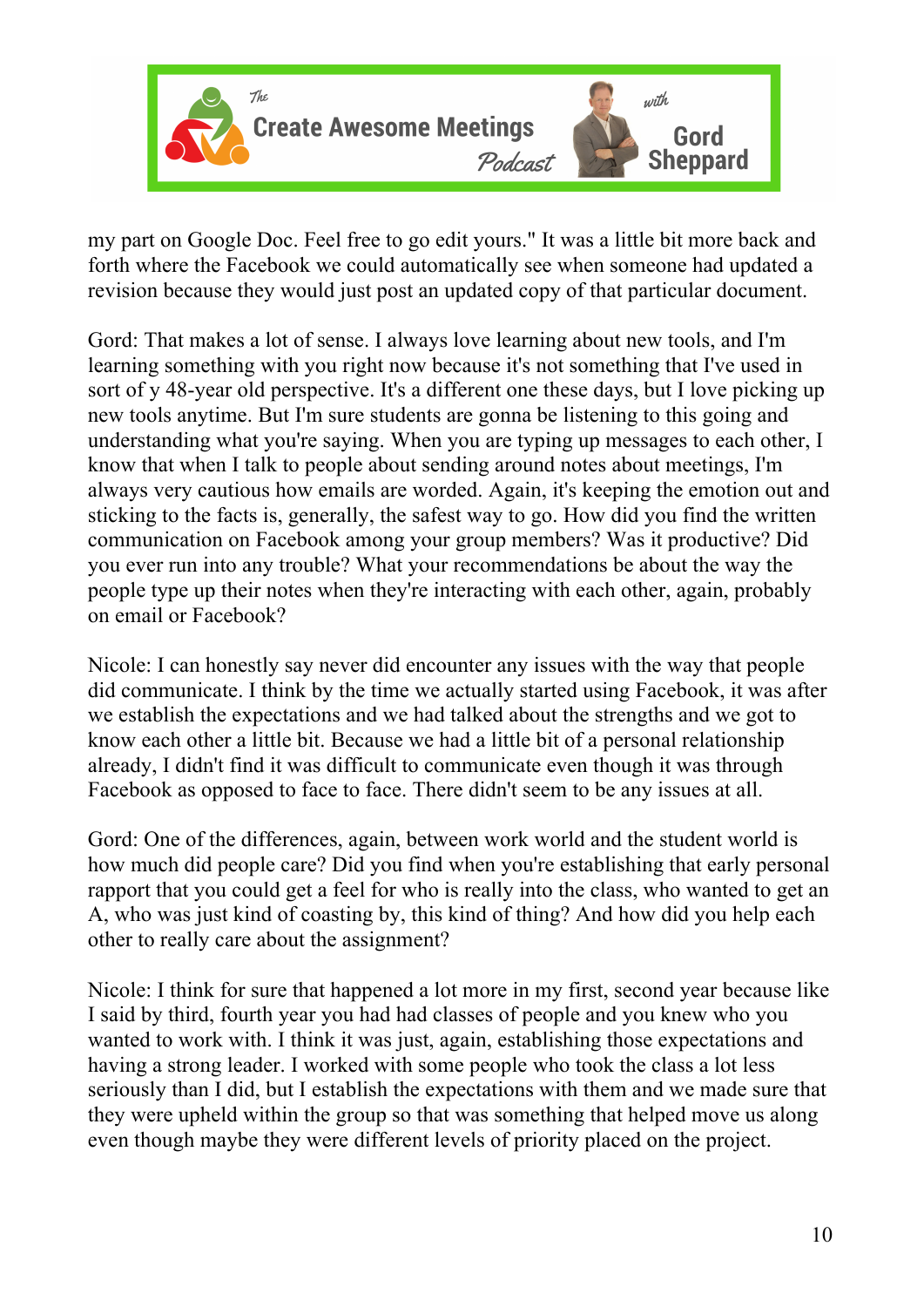

Gord: This has been fantastic information. It's so fun to hear it from someone firsthand who's been there and done that. In a summary then, if we wanted to name your top three, top five points that you want people to take away today, can you break it down for us and give us very brief points about what you'd recommend somebody does going into their next student meeting.

Nicole: I could sum it up with one sentence really and it would be that group meetings are before, during, and after. So before you have a meeting, you need to take time to establish those expectations and get to know one another. You need to realize that it's important to be flexible and accommodate due to different schedules. During the meeting, you need to make sure that you're focused and you're not distracted. You're putting your all into it. You're coming prepared. You're committing to the action items, and you're staying accountable. And then after the meeting, it's about actually doing what you promised. Once again, remaining accountable, providing quick feedback as well so making sure that you're not taking weeks to respond to an email, making sure that you're responding in an appropriate amount of time. Really just meetings are before, during, and after. A lot of people think that it's just during that matters, but if you don't have the before and after, your meetings will be successful.

Gord: This all makes a lot of sense and there's one dark issue I've left to the end here. Sometimes you get into a situation where someone's just not working out, and I'm not sure if you've experienced that personally or not. Have you ever experienced that you had to kick someone out of a group?

Nicole: I haven't had to kick someone out, but I do have to say that all of my classes were really great with recommending. We had a firing clause in our expectations agreement. So by establishing an expectations agreement, what you can do is you can have a section in there that talks about when someone would be fired. That way it's a laid out clearly from the beginning and when you all sign the agreement and expectations contract, then you've all agreed to what's in there for the firing clause. If someone misses three group meetings, for example, then they potentially are fired from the group or they lose a certain percentage of their mark.

Gord: This is again, very insightful, very detailed. I think it's the kind of thing where would you mind if you could create an expectations agreement that we could give out to the audience that they could take away as a blueprint for their next meeting when there's...I imagine it would be 5 or 10 main points, but we could really learn from you and they could download that in the show notes.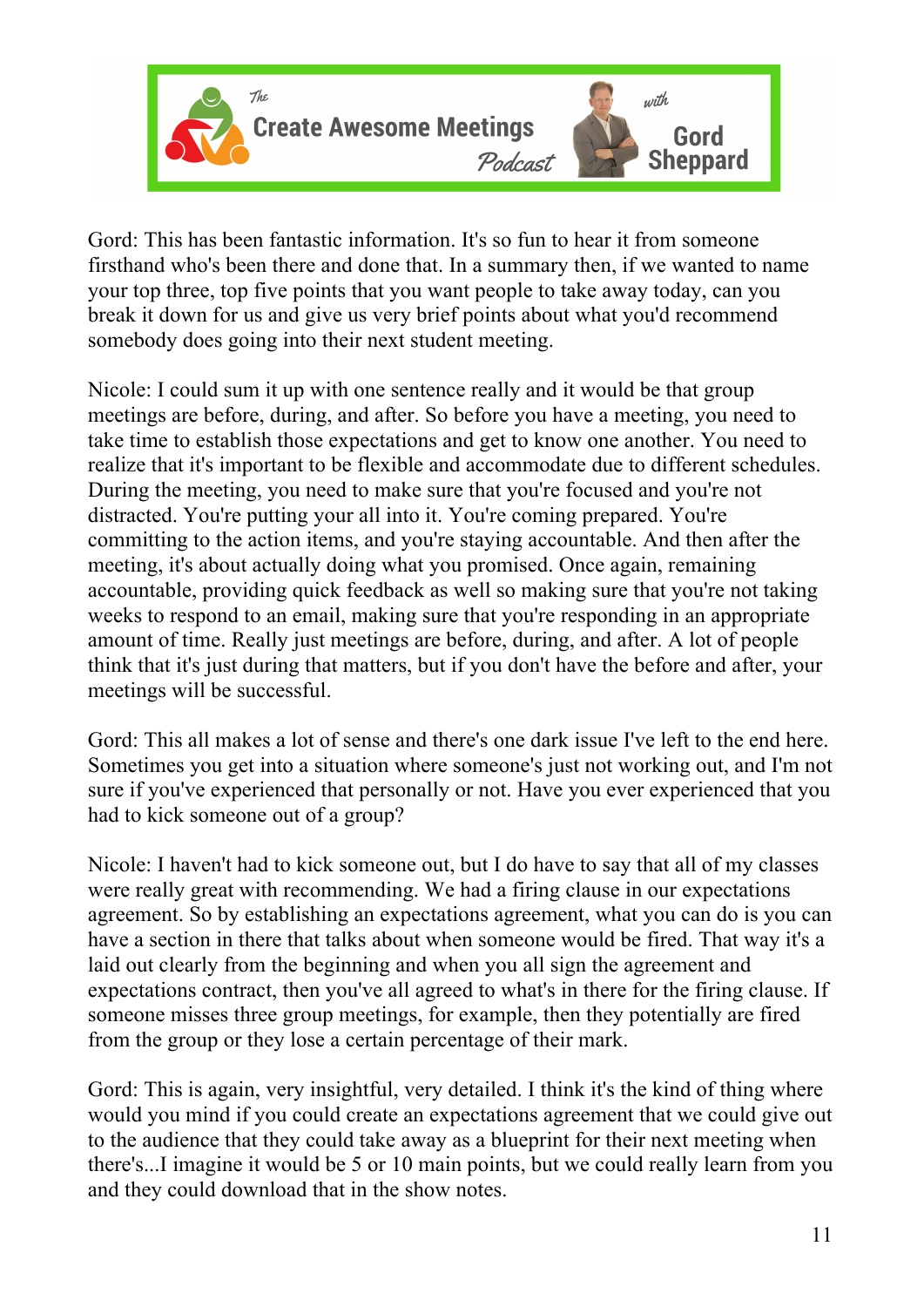

Nicole: Yeah, I could definitely do that.

Gord: That's perfect. Well, have you got anything else to add that you'd like students to know before we let you go?

Nicole: I think I would just say that students definitely need to realize how important the skills that they developed in university are when they graduate. It might just seem like a group meeting. It might seem like you're spending a lot of your time in unproductive meetings, but every meeting you have is gonna teach you skills that are gonna transfer into your work experience once you've graduated. So it's definitely valuable experience.

Gord: Well, what a great interview. Thanks so much for spending the time with us today. People, I know, are gonna get a lot from this, one and we're gonna set up this free giveaway in the show notes that's gonna be really, really good. And how can people get in touch with you if they need to ask you some questions directly?

Nicole: They can follow me on Twitter. It is @nicoleblomme N-I-C-O-L-E--B-L-O-M-M-E. That would be the best way. They can just send me a tweet, and I will respond to them.

Gord: Well, great resources coming in the show notes. You can get in touch with Nicole yourself if you want to. Nicole, thanks so much for being on the show.

Nicole: Thanks for having me.

Gord: Thanks so much for listening to the Create Awesome Meetings podcast episode number two. I hope you got a lot from it. I hope you get down to the show notes and you're able to get the free download that's gonna give you the student expectation agreement that includes, again, that firing clause just in case you got someone in your group who's gonna be able to work out. Please, feel free to get in touch with Nicole @nicoleblomme on Twitter. And if you need to get in touch with me, you can get in touch via email. That's gord@createawesomemeetings.com, gord@createawesomemeetings.com. I guarantee I will get back to each and every one of you and thanks for listening. And I hope you tune in again next week on the Create Awesome Meetings podcast.